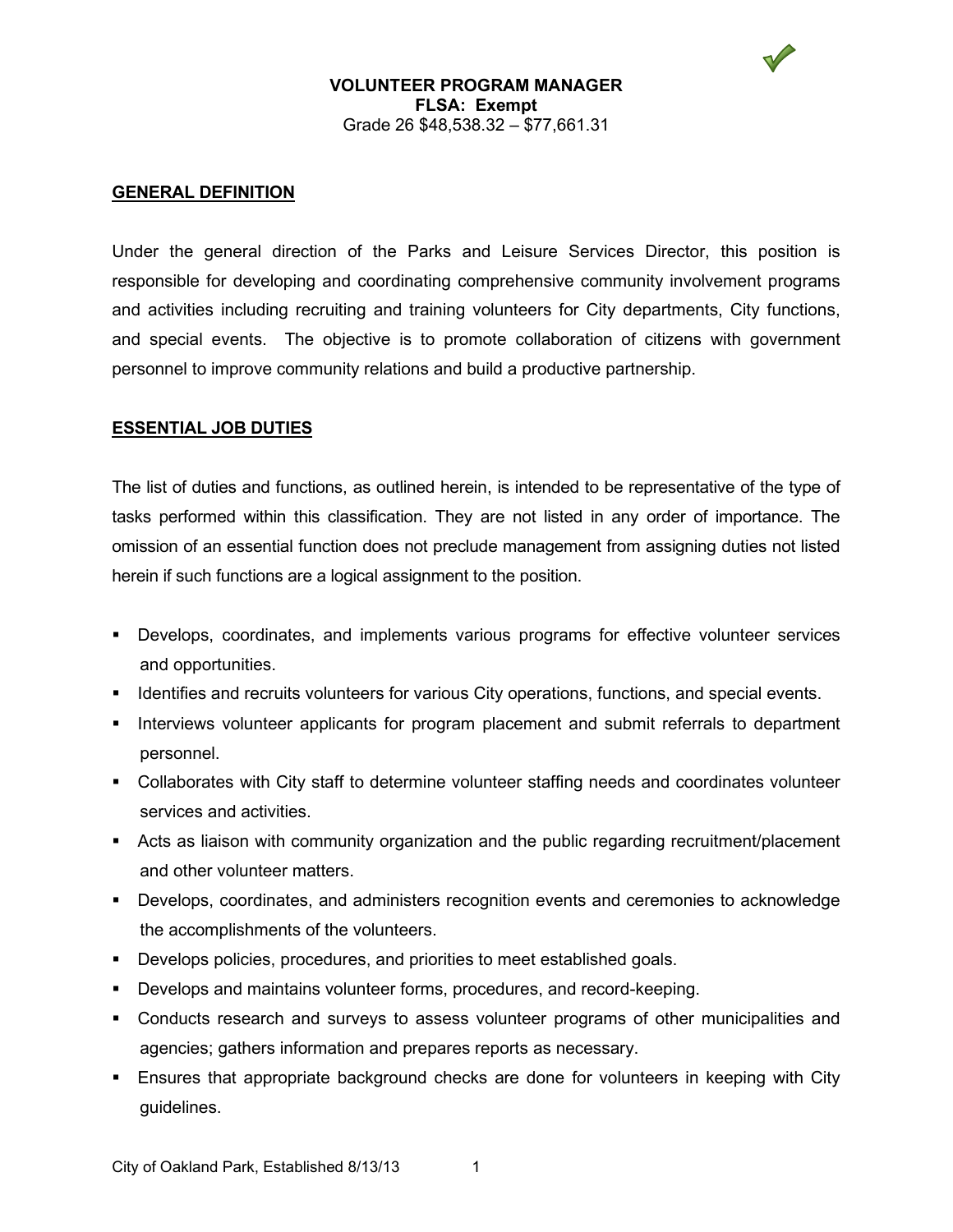# **VOLUNTEER PROGRAM MANAGER FLSA: Exempt**

Grade 26 \$48,538.32 – \$77,661.31

- **Ensure that a description of the work to be performed is clearly outlined before assigning** volunteers.
- Coordinates with Human Resources to ensure that volunteers receive a proper orientation. Requires regular attendance to scheduled work hours.

# **KNOWLEDGE, SKILLS & ABILITIES**

- Ability to communicate effectively both orally and in writing.
- Ability to effectively work with officials, department heads, employees, volunteers, community organizations/leaders, and the public.
- Ability to plan, train, supervise, and evaluate the work of others.
- Ability to research, investigate, and recommend solutions.
- Skills in the use and application of current automated standard office technologies and applications, e.g., personal computers, word processors, spreadsheet applications.
- Knowledge of computer technology including Word Processing and Spreadsheets.
- Excellent time management, planning, and organizational skills.
- Must be able to tolerate outdoors or extended periods of time in high heat and humidity during special events.

# **MINIMUM ACCEPTABLE EDUCATION, TRAINING & EXPERIENCE**

 Associates degree with three years' experience in either recreation, volunteer management, event planning, or public relations.

## **PREFERRED:**

Bachelor's degree with (5) five year's experience.

## **PHYSICAL REQUIREMENTS**

The City of Oakland Park is an Equal Opportunity Employer. In compliance with the Americans with Disabilities Act (42 U.S. C. 12101 et. seq.), the City of Oakland Park will provide reasonable accommodations to qualified individuals with disabilities and encourages both prospective and current employees to discuss potential accommodations with the employer. The physical

City of Oakland Park, Established 8/13/13 2